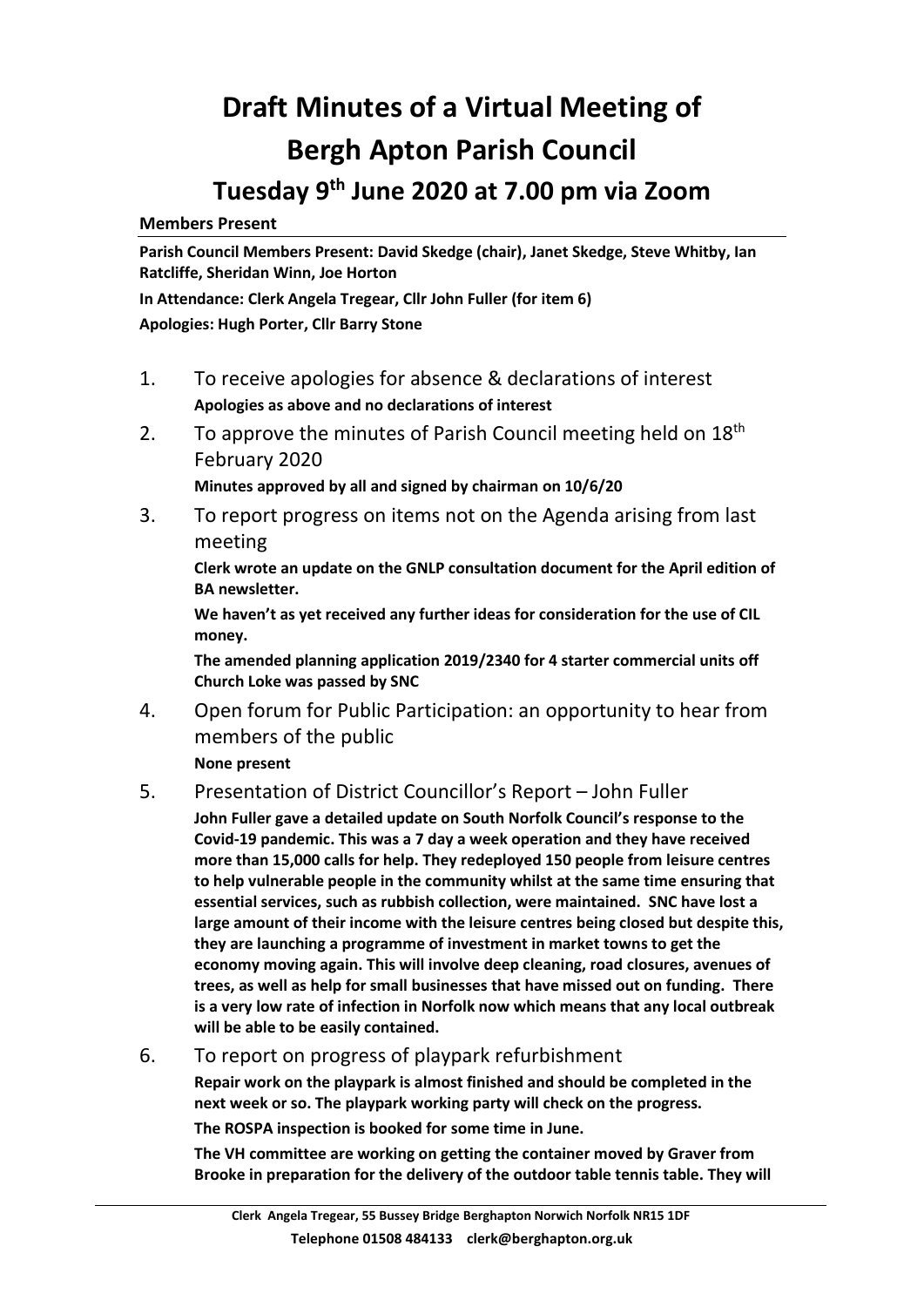**also organise the removal of a tree stump, if necessary. The suppliers of the table tennis table are ready to supply this as soon as the site is ready.**

## 7. To report on maintenance of the Bergh Apton village website

**Steve has been working on improving the website and has removed some out of date or unused content and carried out some upgrades. He requested the sum of £11.40 to fund a one month copy of the website hosted separately, so that he can test the remedial updates and removal of the redundant elements without any unintended consequences! He has also organised a 6 day rolling back up. Steve will also look into ensuring that the website complies with the new accessibility legislation coming into force in September.**

8. To consider speeding issues in village and request from Thurton PC re: position of SAM2

**We are still waiting to hear from Barry Stone about whether there is a basic data requirement to trigger a police speed check.** 

**Speeding is still a problem in the village with speeds of up to 70mph being recorded, even with reduced traffic during lockdown. We are grateful to Mike Rimmer and his team of volunteers who have kept the SAM2 speed awareness monitor going throughout lockdown.**

**We received a request from Thurton Parish Council to discuss whether it would be possible to use the SAM2 to monitor traffic speed on Hall Road and perhaps share the costs? Our SAM2 monitor is currently being used to raise awareness and monitor speed in 6 different locations in the village and so is already being used to its maximum effective capacity. The councillors therefore felt that it would be best for Thurton to purchase their own SAM2 which could then be used to monitor traffic speed in a variety of locations around the village.** 

- 9. Finance
	- **9.1 Clerk reported that the internal audit has been completed and the report circulated to Councillors prior to the meeting, along with the AGAR and the year-end accounts. The AGAR certificate of exemption, annual governance statement and accounting statements were all approved and signed by the Clerk and Chair. Clerk to upload all required accounts documentation to the website in accordance with the Transparency Code.**
	- **9.2 Cheque raised and approved for clerk's salary for March and April - £179.23 per month**
	- **9.3 Cheque raised and approved to clerk for reimbursement for stamps - £11.52**
	- **9.4 Cheque raised and approved to Norfolk Parish Training and Support for annual subscription - £42.42**
	- **9.5 Cheque raised and approved to Autela for payroll services Q4 - £57.18**
	- **9.6 Cheque raised and approved to Information Commissioner for Annual Data Protection fee - £40.00**
	- **9.7 Cheque raised and approved to Kevin Parfitt for materials for playpark repairs - £340.00**
	- **9.8 Cheque raised and approved to Zurich Municipal for insurance renewal - £501.67**
	- **9.9 Cheque raised and approved to Bergh Apton Conservation Trust for land purchase - £5,900.00**
	- **9.10 Cheque raised and approved for clerk's salary (May) - £179.23**
	- **9.11 Cheque raised and approved to clerk for black ink – £19.79**